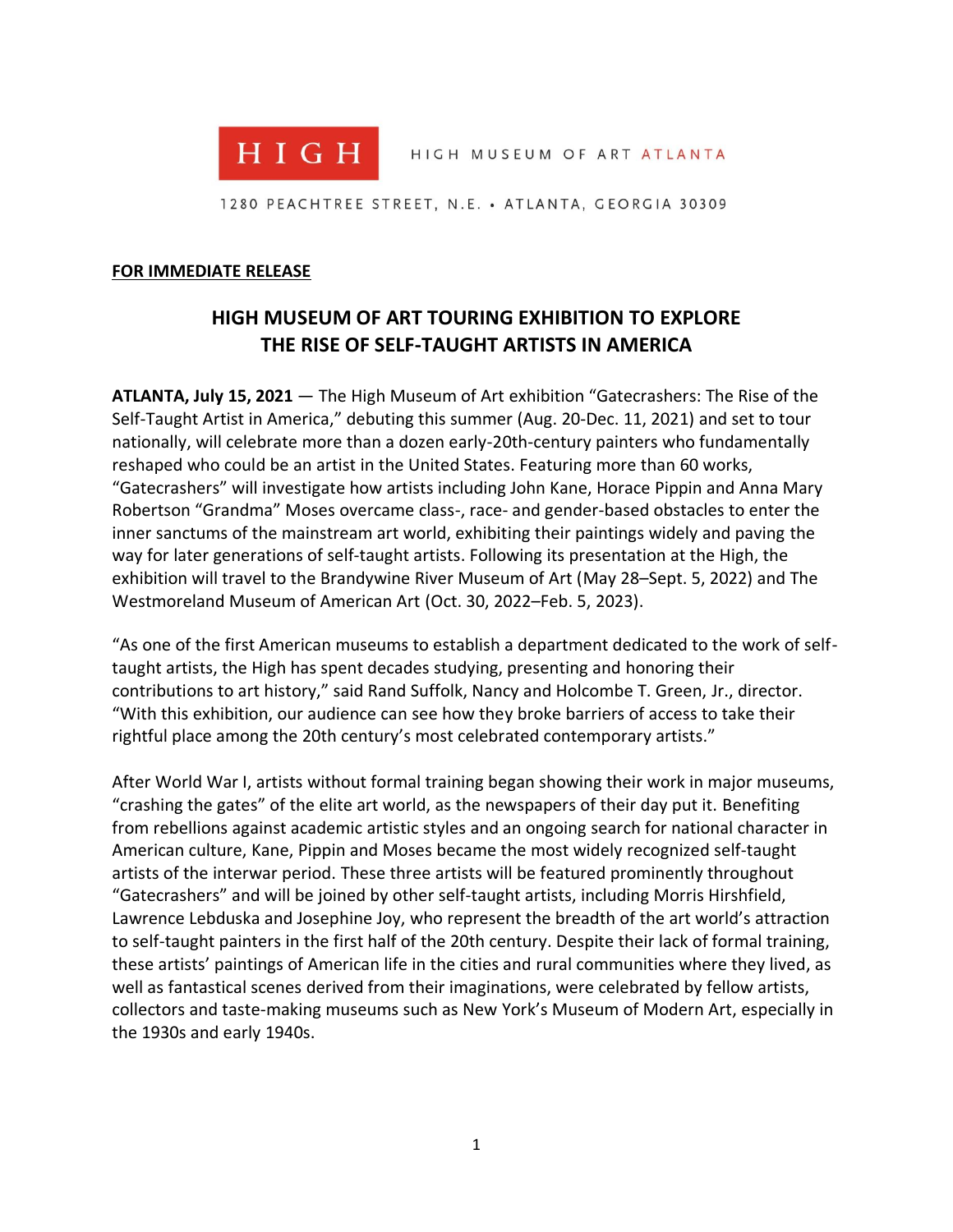"Gatecrashers" is curated by the High's Merrie and Dan Boone curator of folk and self-taught art, Katherine Jentleson, and is based on the book she authored of the same name, which published in 2020.

"'Gatecrashers'  $-$  both the book and the exhibition  $-$  establish an origin story for how selftaught artists first succeeded within the mainstream art world," said Jentleson. "Kane, Moses, Pippin and the other artists in the exhibition deserve to be reconsidered not only because of how their work intertwined with major cultural and social change of their day, but also because of how their gatecrashing set the stage for the vital role that self-taught artists still play in the 21st century, greatly diversifying our cultural canons across race, gender, class, ability and other important markers of identity that are all too often underrepresented."

"Gatecrashers" will be organized in thematic sections that explore how these self-taught artists were embraced as examples of a uniquely American creative excellence and the role that their occupational histories played in advancing their reputations against the backdrop of Depression-era populism. The works on view also will demonstrate how alignments in style and subject matter led to exhibitions at major museums that integrated the artists' work with that of their trained peers, foreshadowing how many museums today promote self-taught artists within their American and contemporary art displays.

In 1927, Kane succeeded in placing his oil-on-canvas painting "Scene From the Scottish Highlands" in the Carnegie Museum of Art's contemporary art international thanks to the jaunty painting's embodiment of the stilted realism of historical folk art, which was gaining popularity among artists and collectors in this era. Many of the self-taught artists who would go on to be celebrated in the subsequent decade were first-generation immigrants like Kane, whose painting shows the Scottish American heritage festivals he attended in Pittsburgh. Brooklyn-based Jewish artists from Eastern Europe such as Morris Hirshfield and Israel Litwak also found audiences for their work, demonstrating how the art world slowly became more inclusive of who qualified as "American."

As African American artists struggled to find recognition in the largely segregated national arts scene, Pippin achieved great success with paintings like "Cabin in the Cotton" (ca. 1931-1937), a work set in the American South. In many of his works, including "Outpost Raid: Champagne Sector" (1931), Pippin recorded his experiences fighting in the trenches of World War I, where he was shot by a German sniper, resulting in an arm injury that he rehabilitated by painting. He lived in the part of Pennsylvania associated with the Brandywine River artists such as Newell Convers Wyeth, an early advocate of his work, and became a fixture in exhibitions of self-taught artists and in the first major surveys of African American artists that emerged by the end of the 1930s.

In addition to expanding definitions of American art in terms of both race and ethnicity, selftaught artists such as Josephine Joy and "Grandma" Moses also broke through the art world's gender glass ceiling. Joy became the first woman painter to have a solo exhibition at the Museum of Modern Art when her paintings of flowers, trees and sites near her home in San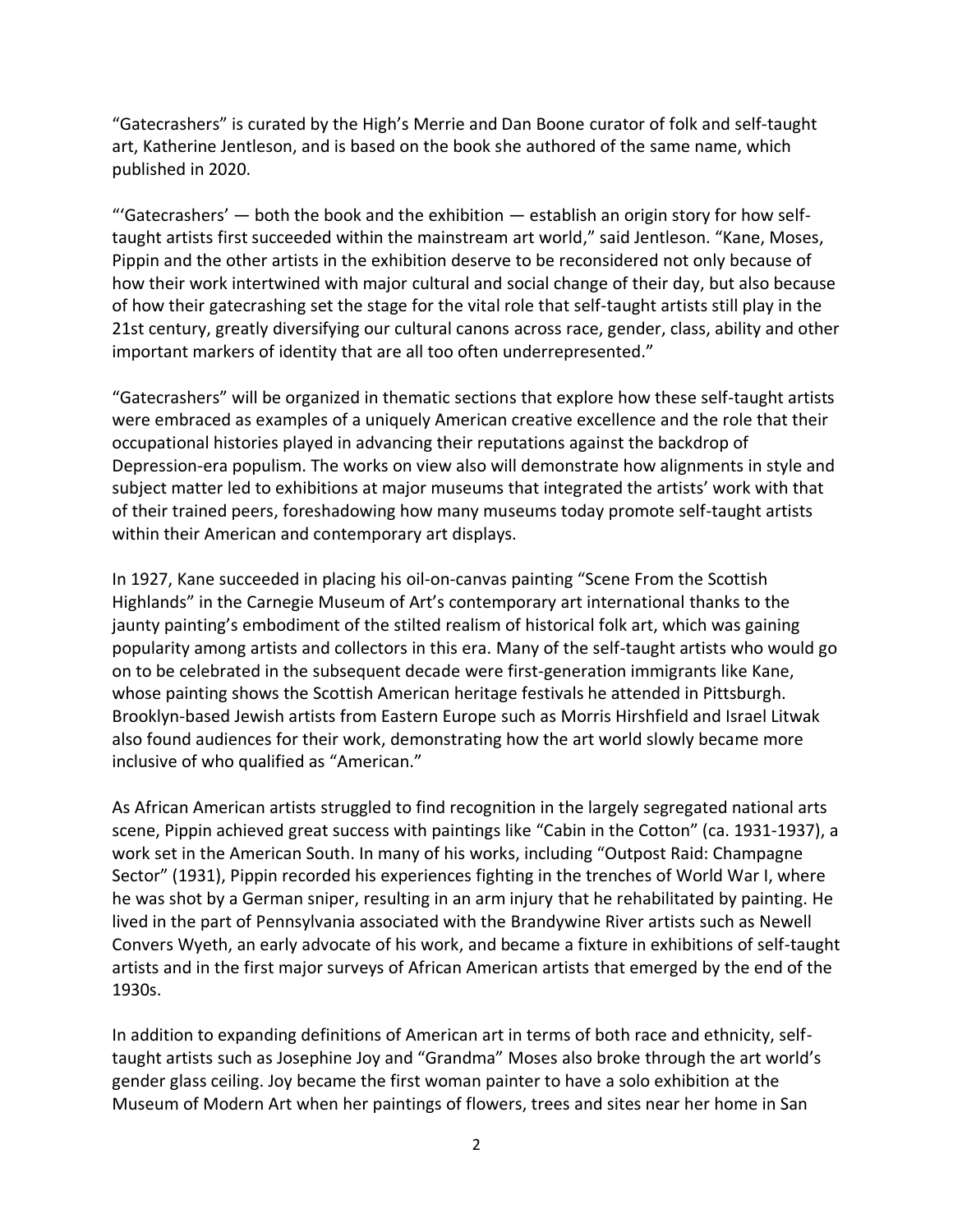Diego were shown there in 1942. By that time, Moses was on a trajectory to stardom that was unprecedented for any artist in the United States  $-$  and arguably remains so  $-$  after her paintings were discovered hanging in the window of a New York pharmacist in 1938. Her pastoral scenes of life in New England became a potent force as the United States entered the Cold War era. Her paintings even traveled abroad to promote goodwill toward America, much to the chagrin of American critics who were more interested in promoting abstract painting abroad.

"As self-taught artists become increasingly visible within today's art world, this exhibition takes audiences back to the moment when it all began," Jentleson said.

"Gatecrashers" will be presented in the Special Exhibition Galleries on the Second Level of the Stent Family Wing.

#### **Exhibition Publication**

"Gatecrashers: The Rise of the Self-Taught Artist in America," is accompanied by Jentleson's book of the same name, published by the University of California Press.

#### **Exhibition Organization and Support**

"Gatecrashers: The Rise of Self-Taught Art in America" is organized by the High Museum of Art, Atlanta. Major funding for this exhibition is provided by the National Endowment for the Arts and The Dorothea and Leo Rabkin Foundation, Portland, ME. This exhibition is made possible by Premier Exhibition Series Sponsor Delta Air Lines, Inc.; Premier Exhibition Series Supporters Sarah and Jim Kennedy, Dr. Joan H. Weens Estate, and wish foundation; Benefactor Exhibition Series Supporters Anne Cox Chambers Foundation and Robin and Hilton Howell; Ambassador Exhibition Series Supporters The Antinori Foundation, Corporate Environments, Louise Sams and Jerome Grilhot, and Elizabeth and Chris Willett; and Contributing Exhibition Series Supporters Farideh and Al Azadi, Sandra and Dan Baldwin, Lucinda W. Bunnen, Marcia and John Donnell, Helen C. Griffith, Mrs. Fay S. Howell/The Howell Fund, Mr. and Mrs. Baxter Jones, The Arthur R. and Ruth D. Lautz Charitable Foundation, Joel Knox and Joan Marmo, Dr. Joe B. Massey, Margot and Danny McCaul, The Ron and Lisa Brill Family Charitable Trust, Wade Rakes and Nicholas Miller, The Fred and Rita Richman Fund, In Memory of Elizabeth B. Stephens, USI Insurance Services, and Mrs. Harriet H. Warren. Generous support is also provided by the Alfred and Adele Davis Exhibition Endowment Fund, Anne Cox Chambers Exhibition Fund, Barbara Stewart Exhibition Fund, Dorothy Smith Hopkins Exhibition Endowment Fund, Eleanor McDonald Storza Exhibition Endowment Fund, The Fay and Barrett Howell Exhibition Fund, Forward Arts Foundation Exhibition Endowment Fund, Helen S. Lanier Endowment Fund, Isobel Anne Fraser–Nancy Fraser Parker Exhibition Endowment Fund, John H. and Wilhelmina D. Harland Exhibition Endowment Fund, Katherine Murphy Riley Special Exhibition Endowment Fund, Margaretta Taylor Exhibition Fund, and the RJR Nabisco Exhibition Endowment Fund.

### **About the High's Folk and Self-Taught Art Department**

The High began collecting the work of living self-taught artists in 1975 and was the first general interest museum to establish a dedicated department for folk and self-taught art in 1994.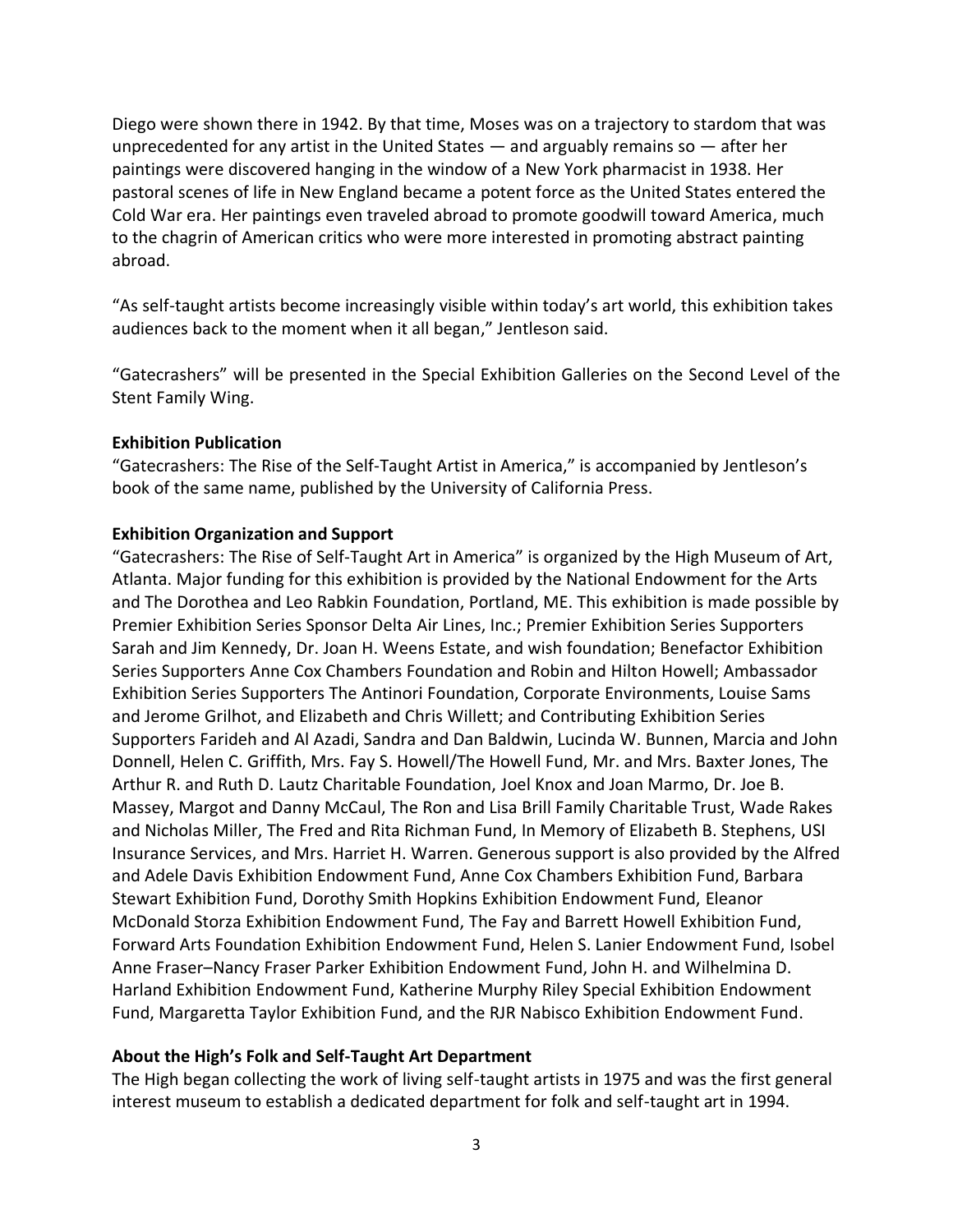Today, the High boasts one of the most significant collections of American folk and self-taught art in the world, which is especially rich in artworks by Southern and African American artists. Milestones in the department's collection history include the Museum's 1982 acquisition of 30 drawings by the then relatively unknown artist Bill Traylor, the 1994 collaboration with Howard Finster that made the High the largest public collection of his work outside of Paradise Garden, Judith Alexander's 2003 gift of 130 works by Atlanta artist Nellie Mae Rowe, and 2017's giftpurchase with the Souls Grown Deep Foundation, which reaffirmed the High's leadership in Southern self-taught art. Although known for its unparalleled holdings of work by such Southern masters as Traylor, Finster, Rowe and Thornton Dial, the High also has major works by self-taught artists who worked outside of the South, including Henry Church, William Hawkins, Martín Ramírez and Henry Darger.

### **About the High Museum of Art**

Located in the heart of Atlanta, the High Museum of Art connects with audiences from across the Southeast and around the world through its distinguished collection, dynamic schedule of special exhibitions and engaging community-focused programs. Housed within facilities designed by Pritzker Prize-winning architects Richard Meier and Renzo Piano, the High features a collection of more than 18,000 works of art, including an extensive anthology of 19th- and 20th-century American fine and decorative arts; major holdings of photography and folk and self-taught work, especially that of artists from the American South; burgeoning collections of modern and contemporary art, including paintings, sculpture, new media and design; a growing collection of African art, with work dating from prehistory through the present; and significant holdings of European paintings and works on paper. The High is dedicated to reflecting the diversity of its communities and offering a variety of exhibitions and educational programs that engage visitors with the world of art, the lives of artists and the creative process. For more information about the High, visit [www.high.org.](http://www.high.org/)

# # #

## **DIGITAL IMAGES AVAILABLE UPON REQUEST**

**Media contacts**

Marci Davis High Museum of Art 404-733-4585 [marci.davis@high.org](mailto:marci.davis@high.org)

Catherine Coughlin / Madison Richards

Resnicow and Associates

212-671-5162 / 212-671-5189